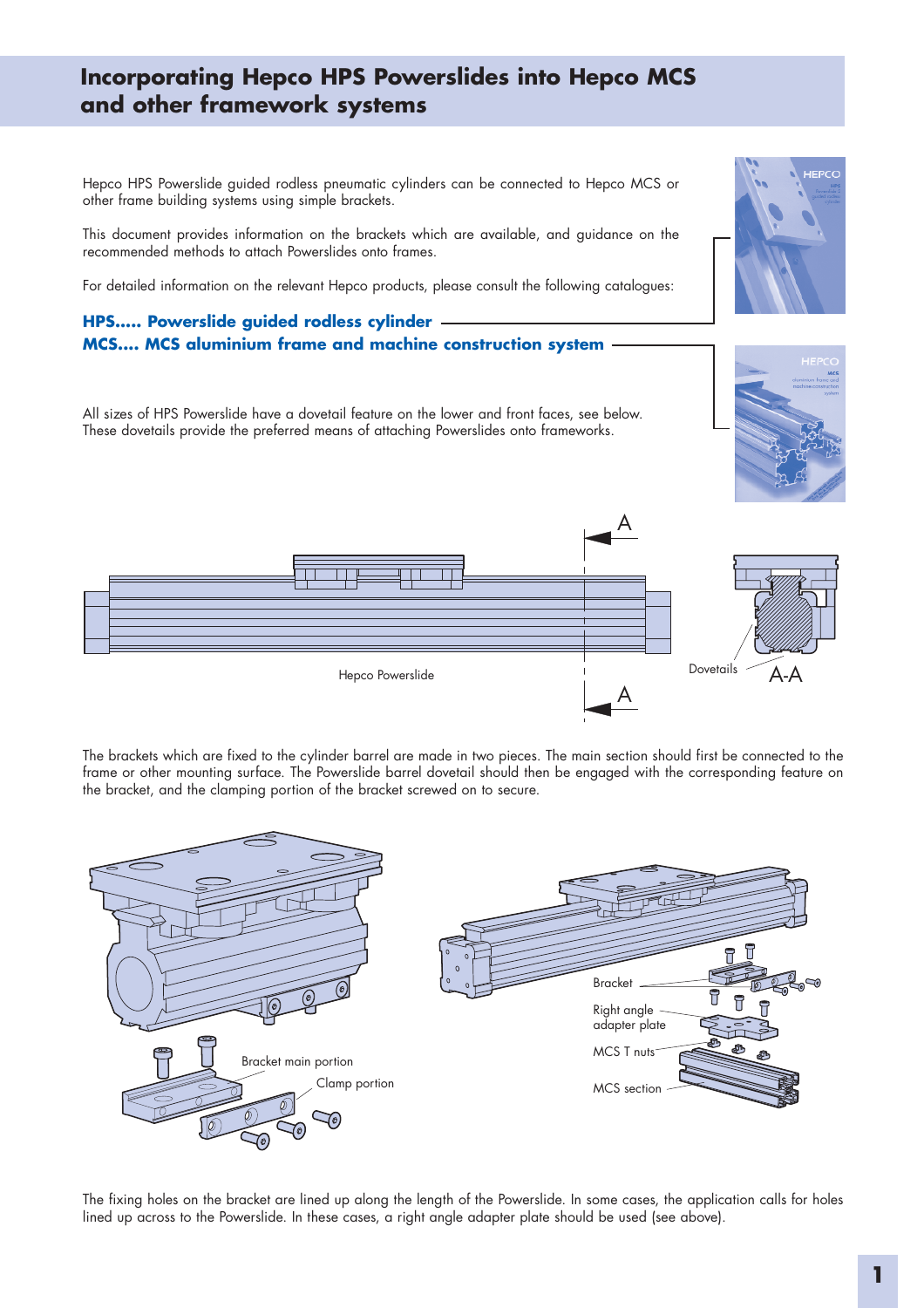# **Joint Configurations**

A Powerslide may be connected to both parallel and perpendicular frame members. The Powerslide may be attached by either its lower face or its front face (or both). If attaching using the front face, the user should check to see if the carriage and payload have adequate clearance with all frame members. In some cases an additional spacer may be needed to create clearance.

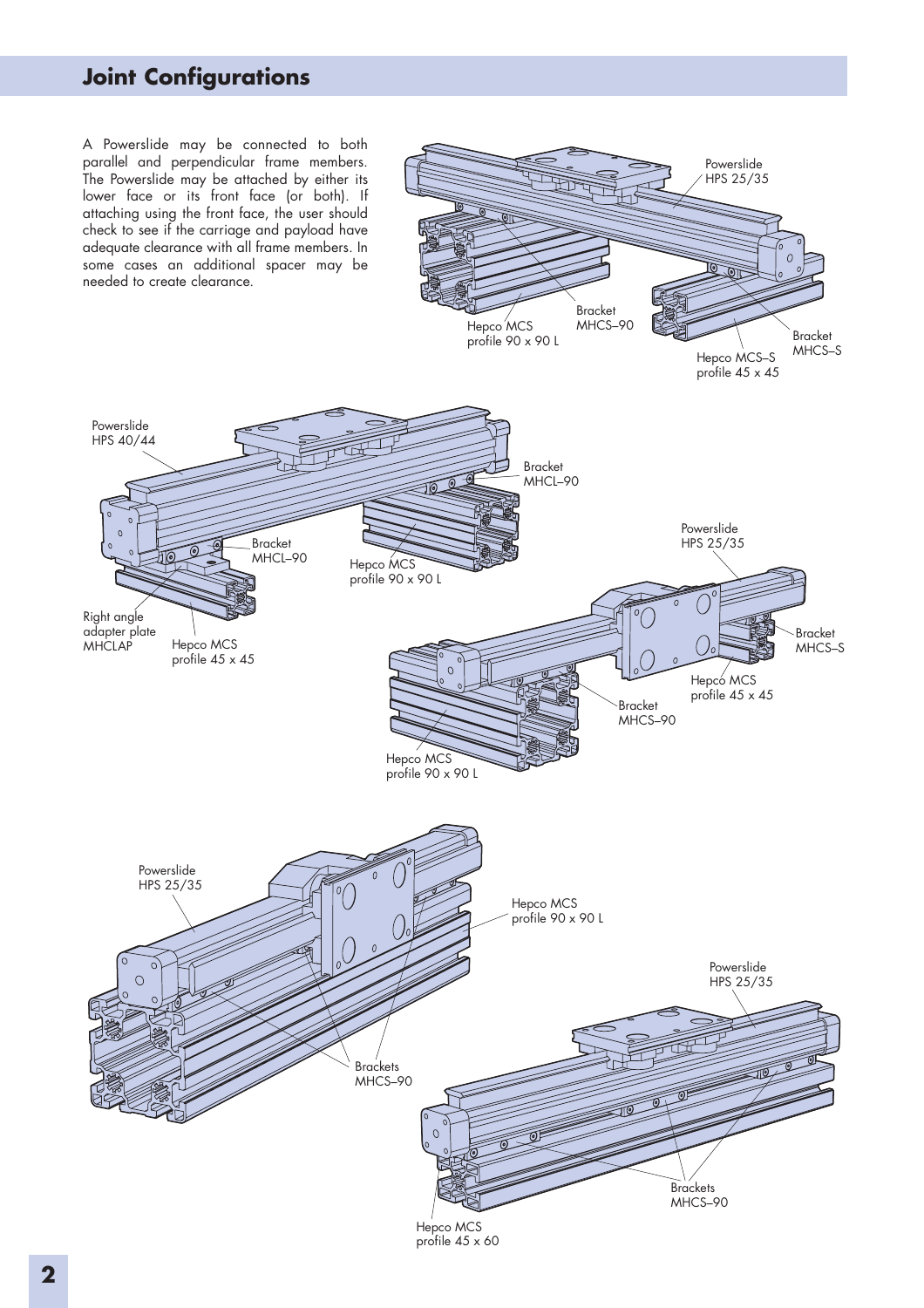# **Bracket Dimensions**



Clamp brackets are available in two section sizes which between them are compatible with all sizes of Powerslide (see table). Each section of clamp bracket may be had in short format with one fixing screw or in two longer formats, with two screws. The brackets are supplied with all fasteners.

The dimensions of all brackets, with details of compatibility and the envelope dimensions of Powerslides are included in the table below.

Hepco will make clamp brackets to your special length requirements, on request.





| <b>Bracket</b> | <b>Dimensions</b> |      |                         |    |    |      |                                           |
|----------------|-------------------|------|-------------------------|----|----|------|-------------------------------------------|
| part number    | A                 | В    | C                       | D  | E  |      | <b>Compatible with Powerslides HPS</b>    |
| MHCS-S         | 26                | 8.6  | 1 x M6                  | 39 | -  | 12   | 16/25, 25/25, 25/35, 25/44, 32/44 & 32/60 |
| MHCS-80        | 26                | 8.6  | $2 \times M6$           | 79 | 40 | 12   | 16/25, 25/25, 25/35, 25/44, 32/44 & 32/60 |
| MHCS-90        | 26                | 8.6  | $2 \times M6$           | 89 | 45 | 12   | 16/25, 25/25, 25/35, 25/44, 32/44 & 32/60 |
| MHCL-S         | 41                | 11.3 | $\times$ M <sub>8</sub> | 39 | -  | 12.5 | 40/44, 40/60, 50/60 & 50/76               |
| MHCL-80        | 41                | 11.3 | $2 \times M8$           | 79 | 40 | 12.5 | 40/44, 40/60, 50/60 & 50/76               |
| MHCL-90        | 41                | 11.3 | $2 \times M8$           | 89 | 45 | 12.5 | 40/44, 40/60, 50/60 & 50/76               |

| <b>Powerslide</b> | <b>Dimensions</b> |      |      |     |    |  |  |  |
|-------------------|-------------------|------|------|-----|----|--|--|--|
| part number       | G                 | н    | J    | K   | L  |  |  |  |
| HPS 16/25         | 49                | 23.6 | 23.6 | 80  | 19 |  |  |  |
| HPS 25/25         | 53                | 28.6 | 30.1 | 80  | 24 |  |  |  |
| HPS 25/35         | 52.5              | 28.6 | 30.1 | 95  | 22 |  |  |  |
| HPS 25/44         | 58                | 28.6 | 30.1 | 116 | 20 |  |  |  |
| HPS 32/35         | 58.5              | 34.6 | 37.1 | 95  | 28 |  |  |  |
| HPS 32/44         | 64                | 34.6 | 37.1 | 116 | 26 |  |  |  |
| HPS 40/44         | 75                | 42.3 | 45.3 | 116 | 37 |  |  |  |
| HPS 40/60         | 74                | 42.3 | 45.3 | 135 | 34 |  |  |  |
| HPS 50/60         | 81                | 49.3 | 53.3 | 135 | 41 |  |  |  |
| HPS 50/76         | 93                | 49.3 | 53.3 | 185 | 36 |  |  |  |